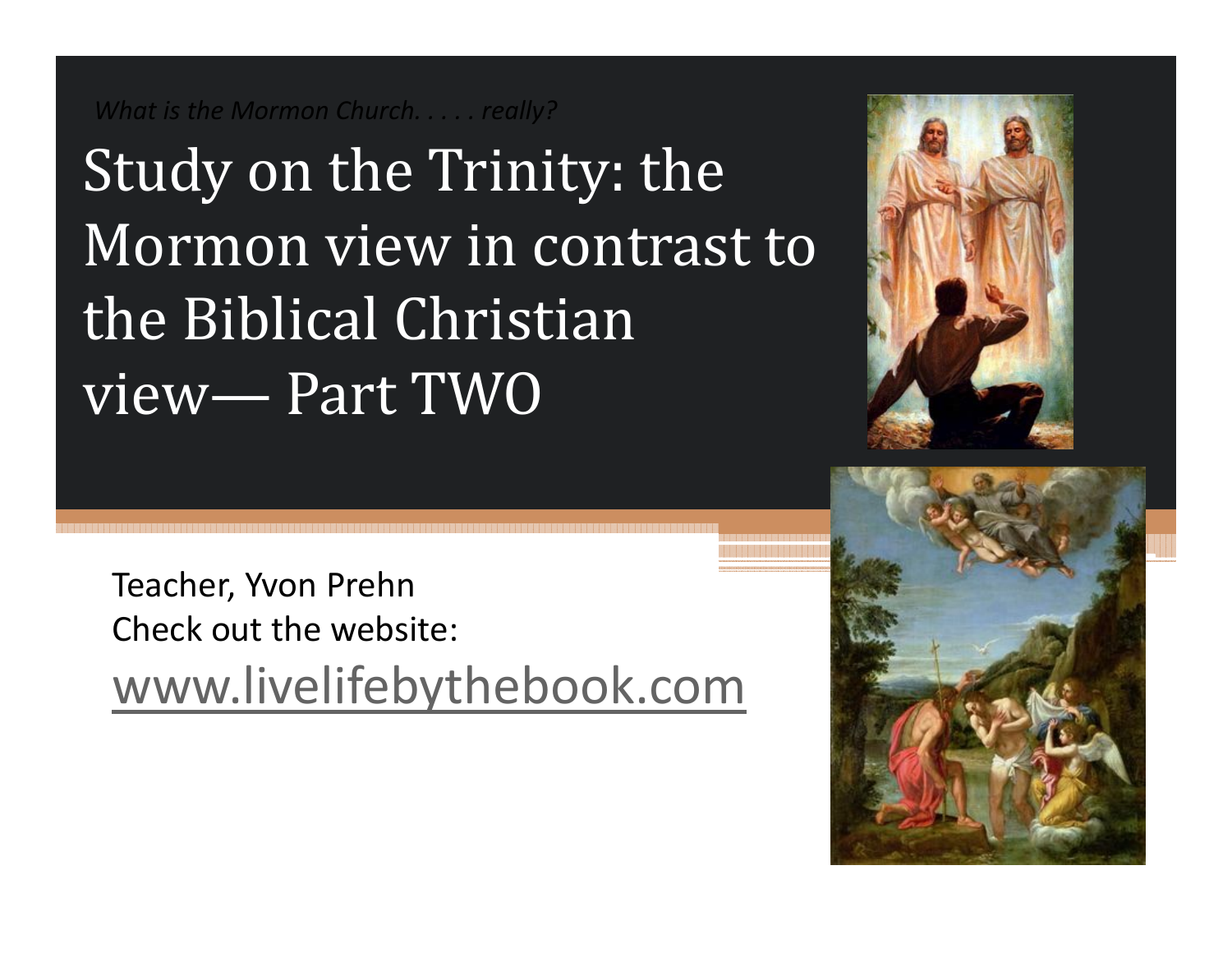### **Review and background**

- The Trinity is one of the KEY differences between Christianity, cults, and other religions: Mormons, Jehovah Witness, Islam and many others
- The same WORDS may be used, but they have COMPLETELY different meanings in the different religions.
- Last week we looked at the verses that showed how all members of the Trinity are God.
- This week we begin to answer the question: "modes" or "persons."
- Also Mormon view of Holy Spirit

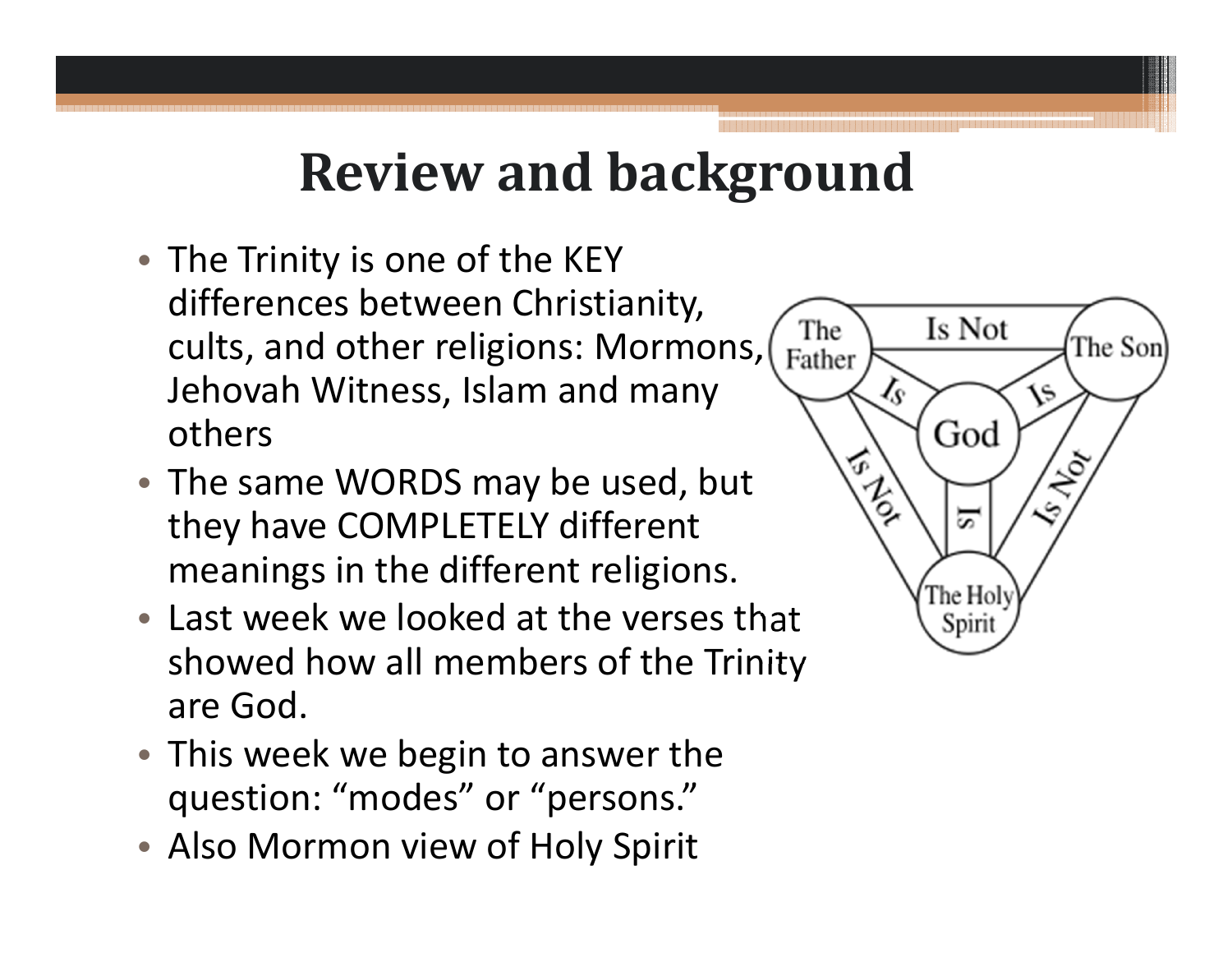# **What does it mean to be a person**

- $\bullet$  **personhood** : The state or condition of being a person, especially having those qualities that confer distinct individuality, personal identity, individuality ‐ *the distinct personality of an individual regarded as a persisting entity*
- What is not a person: a force, influence, rock, solar object, myth
- Personhood is more than form
- What makes a "you" "YOU" throughout all changes, all eternity
- **The Father, the Son, and the Holy Spirit are persons.**
- The Bible does not explicitly identify them as persons, but it is reasonable to infer that they are persons based on explicit affirmations in Scripture.
	- http://www.equip.org/articles/the‐trinity‐a‐case‐study‐in‐implicit‐truth/
- Look at characteristics of personhood for each of the members of the trinity.
- \*\*Keep in mind that the listing here is not exhaustive—cross reference the verses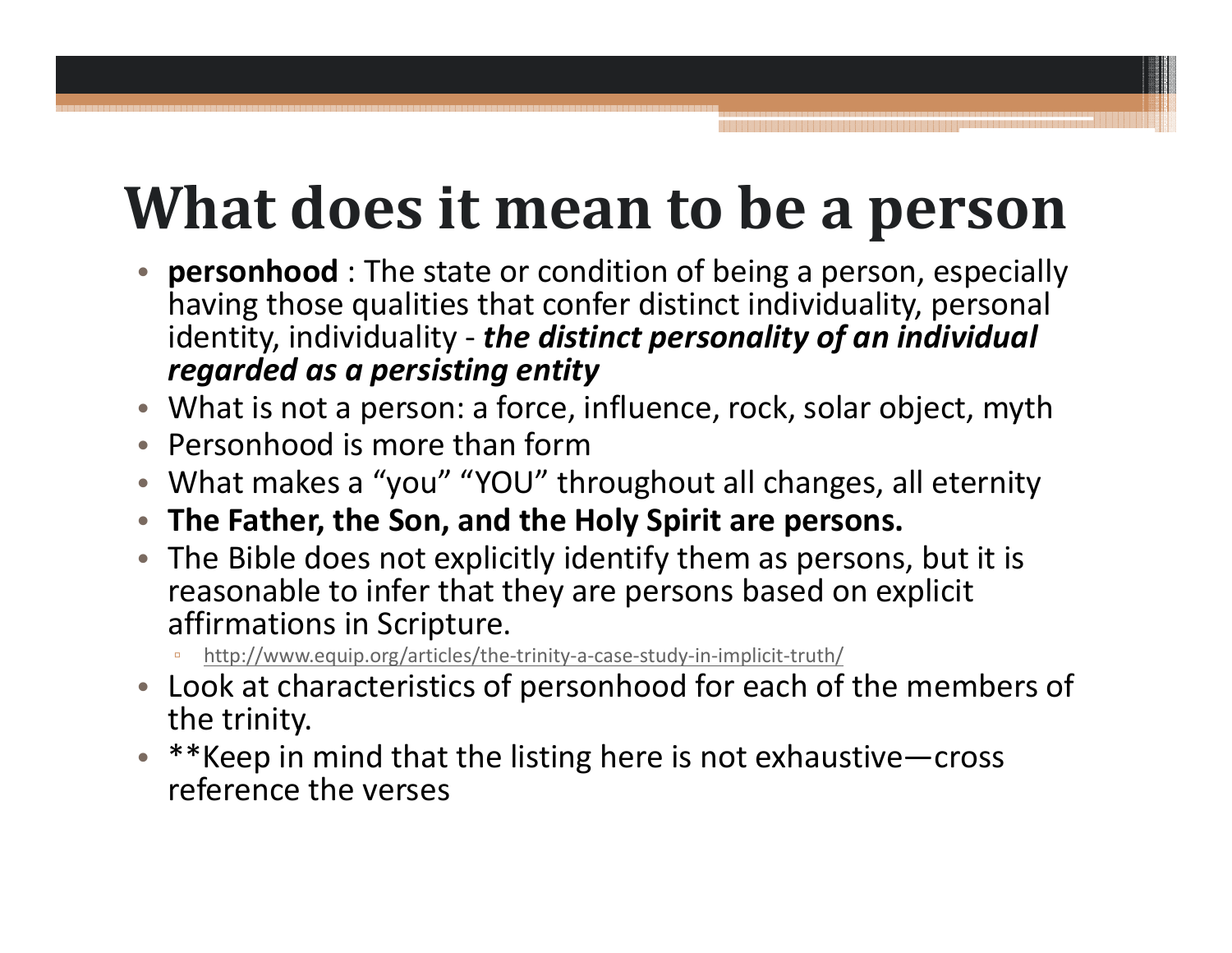# **God the Father**

- *Engages in personal relations*
- "The Father loveth the Son, and hath given all things into his hand (John3:35)", and
- $\bullet$ *Has the attributes of personality:*
- **Intellect:** Be not ye therefore like unto them: for your Father knoweth what things ye have need of, before ye ask him. (Matt.6:8)
- • **Emotions**: But thou, O Lord, art a God full of compassion, and gracious, long suffering, and plenteous in mercy and truth. (Ps. 86:15)
- **Will**: For whosoever shall do the will of my Father which is in heaven, the same is my brother, and sister, and mother. (Matt.12:50)—emotions of Jesus shown here also.
- $\bullet$  *Note, this is a great cross reference to:* And the King shall answer and say unto them, Verily I say unto you, Inasmuch as ye have done it unto one of the least of these my brethren, ye have done it unto me. (Matt. 25:40)

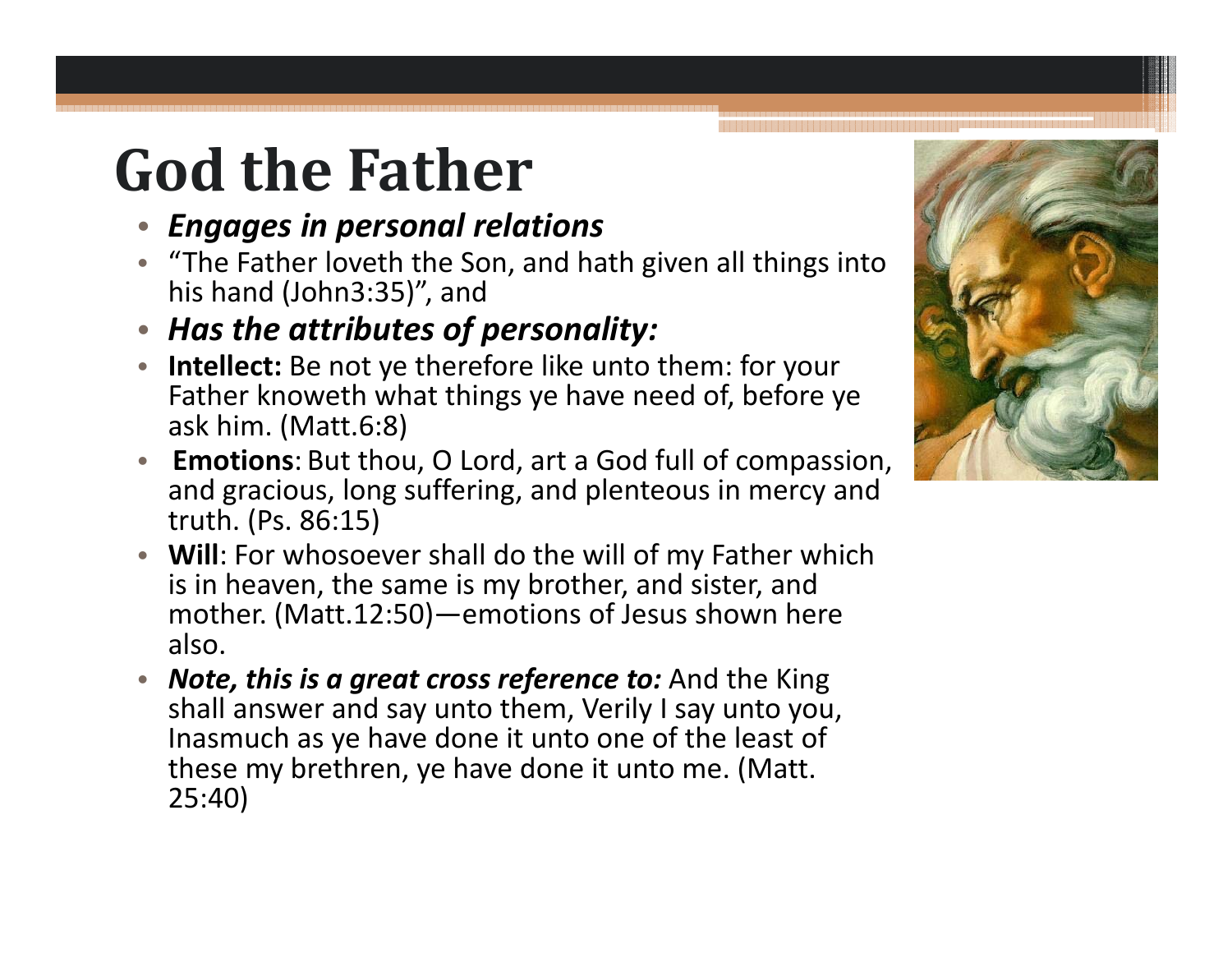# **God the Son**

- **The Son engages in personal relations with God and people**
	- $\Box$ **Then they took away the stone from the place where the dead** was laid. And Jesus lifted up his eyes, and said, Father, I thank thee that thou hast heard me.(John 11:41–42),
- **Has the attributes of personality: intellect**
	- $\Box$ **But Jesus did not commit himself unto them, because he knew** all men, And needed not that any should testify of man: for he knew what was in man.(John 2:24–25),

#### • **Emotions**

- But when he saw the multitudes, he was moved with compassion on them (Matt. 9:36)
- $\Box$ Jesus wept. (John 11:35)
- $\Box$  Having loved his own which were in the world, he loved them unto the end. (John 13:1)
- **Will**
	- $\Box$  Father, if thou be willing, remove this cup from me: nevertheless not my will, but thine, be done. (Luke 22:42).

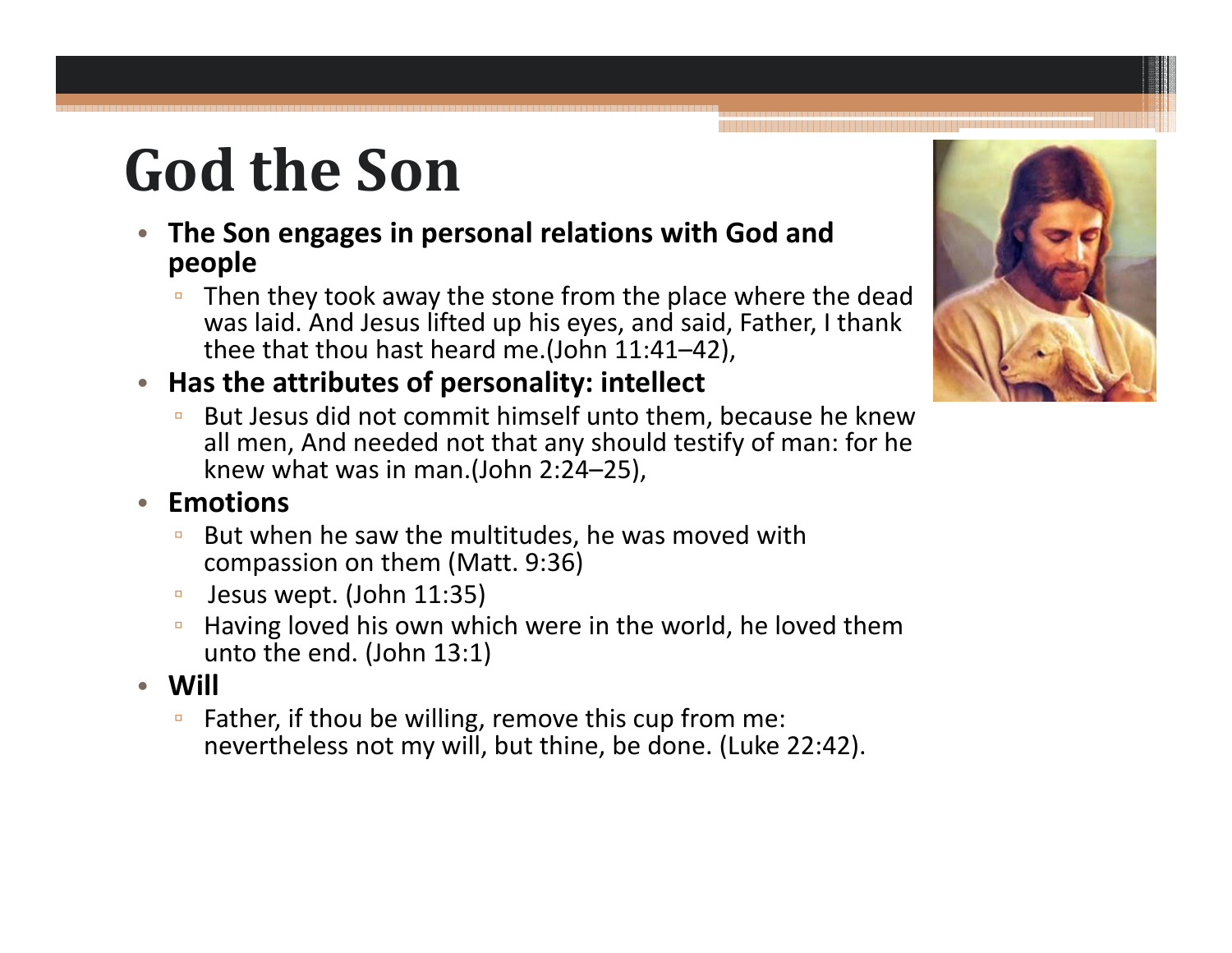## **Mormons view**

- $\bullet$  Passages that show personality in the Father and Son probable agreement, because in their theology they are exalted men.
- However, not eternally, co‐existing members of the Godhead
- •**Holy Spirit <sup>a</sup> bit different:**
- From Mormons 13 Articles of Faith(so much so wrong here though the same words used)
	- $\Box$ **1. We believe in God, the Eternal Father, and in His Son, Jesus** Christ, and in the Holy Ghost.
	- $\Box$ **2. We believe that men will be punished for their own sins, and** not for Adam's transgression.
	- **3. We believe that through the Atonement of Christ, all mankind** may be saved, by obedience to the laws and ordinances of the Gospel.
	- $\Box$ **4. We believe that the first principles and ordinances of the** Gospel are: first, Faith in the Lord Jesus Christ; second, Repentance; third, Baptism by immersion for the remission of sins; fourth, Laying on of hands for the gift of the Holy Ghost.
	- (baptism and laying on of hands through Mormon church only)
- •Complete contradiction of Bible: See additional handout

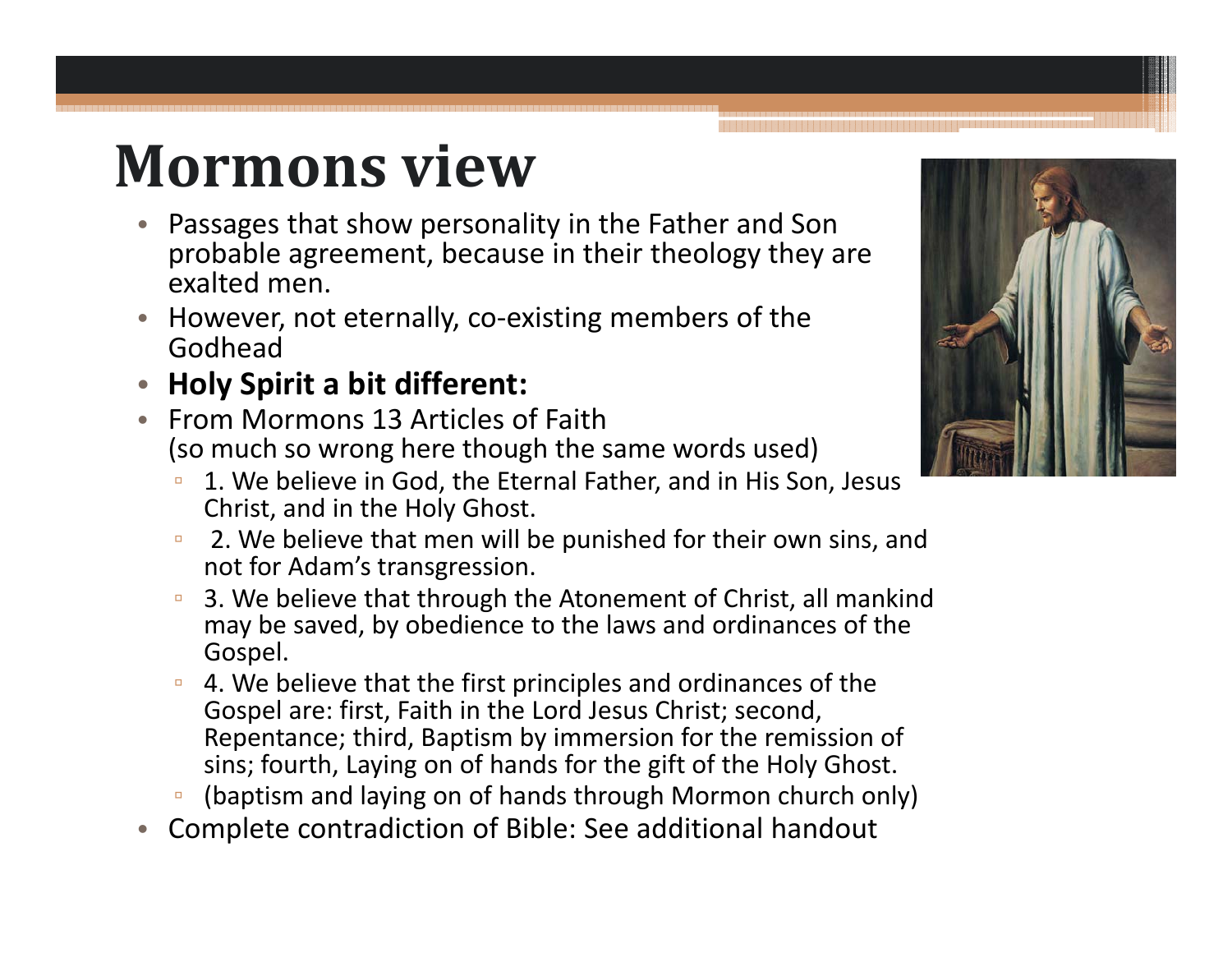### **Mormon view clarified**

• Mormonism also makes a distinction between the Holy Ghost and Holy Spirit. LDS Apostle John A. Widtsoe said, **"The Holy Ghost, sometimes called the comforter, is the third member of the Godhead, and is a personage distinct from the Holy Spirit. As a personage, the Holy Ghost cannot any more than the Father and Son be everywhere present in person** " (*E.& R.,* p. 76).



- Apostle Widtsoe claimed that the Holy Ghost is in touch with the entire universe through the Holy Spirit, **"The chief agent or agency by which the Holy Ghost accomplishes his work is usually spoken of as the Holy Spirit or the Spirit of God. It is a universe‐filling medium or influence"** (*E.& R.*, p. 62).
- Apostle Parley Pratt said there is **"a divine substance or fluid, called the Holy Spirit"** (*Key to Theology*, p. 29). Then he declared, "**The purest, most refined and subtle of all substances, and the one least understood, or even recognized, by the less informed among mankind, is that substance called the Holy Spirit** " (*Ibid.*, p. 39).
- $\bullet$  **Incorrect because**
	- In the Bible the original Greek words that were translated "Holy Ghost" were also translated "Holy Spirit." [*hagios=holy; pneuma=spirit]*
	- $\Box$  Therefore, no legitimate distinction can be made between the Holy Ghost and the Holy Spirit for the words refer to the same Person.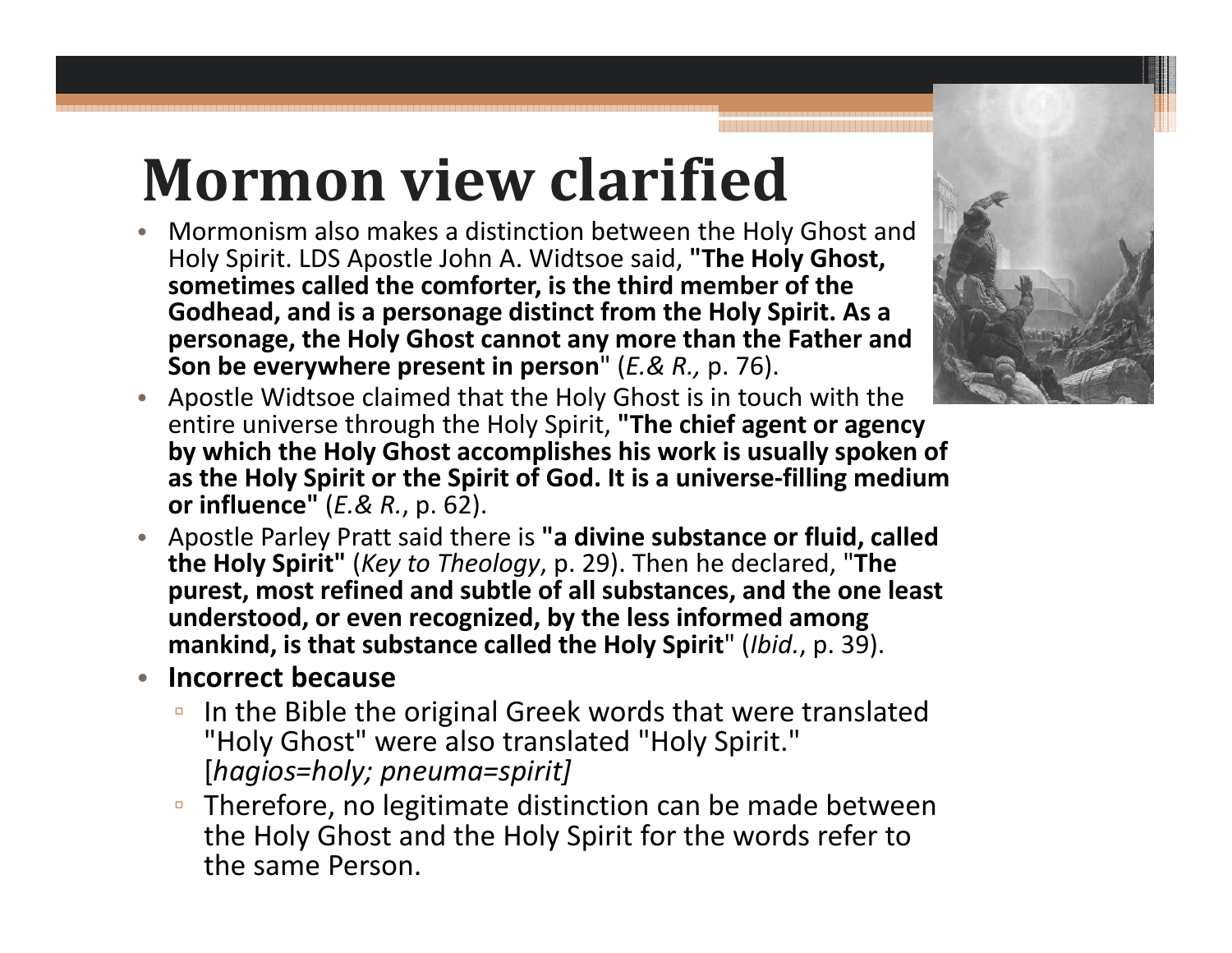# **From the Mormon Bible dictionary**

#### • **Holy Ghost**

- • Holy Ghost. The third member of the Godhead and, as the name implies, a personage of Spirit, not possessing a body of flesh and bones (<u>D&C 130:21–22</u>). The Holy Ghost has been manifest in every dispensation of the gospel since the beginning, being first made known to Adam (1 Ne. 10:17–22; Moses 6:51–68). . . . .**The gift can come only after proper and authorized baptism, and is conferred by the laying on of hands,** as in Acts 8:12–25 and Moroni 2:1–3. The gift of the Holy Ghost is the right to have, whenever one is worthy, the companionship of the Holy Ghost. More powerful than that which is available before baptism, it acts as a cleansing agent to purify a person and sanctify him from all sin. Thus it is often spoken of as "fire" (Matt. 3:11; 2 Ne. 31:17; D&C 19:31).
- $\bullet$  President Young taught that the Holy Ghost is "the special gift of the Father" (DBY, 160**), given according to our faithfulness**, and can teach us all things and lead us to perfection.

### • **ALL Mormon views of Holy Spirit WRONG:**

- As part of the Trinity
- Part in Salvation Complete contradiction of Bible: See additional handout

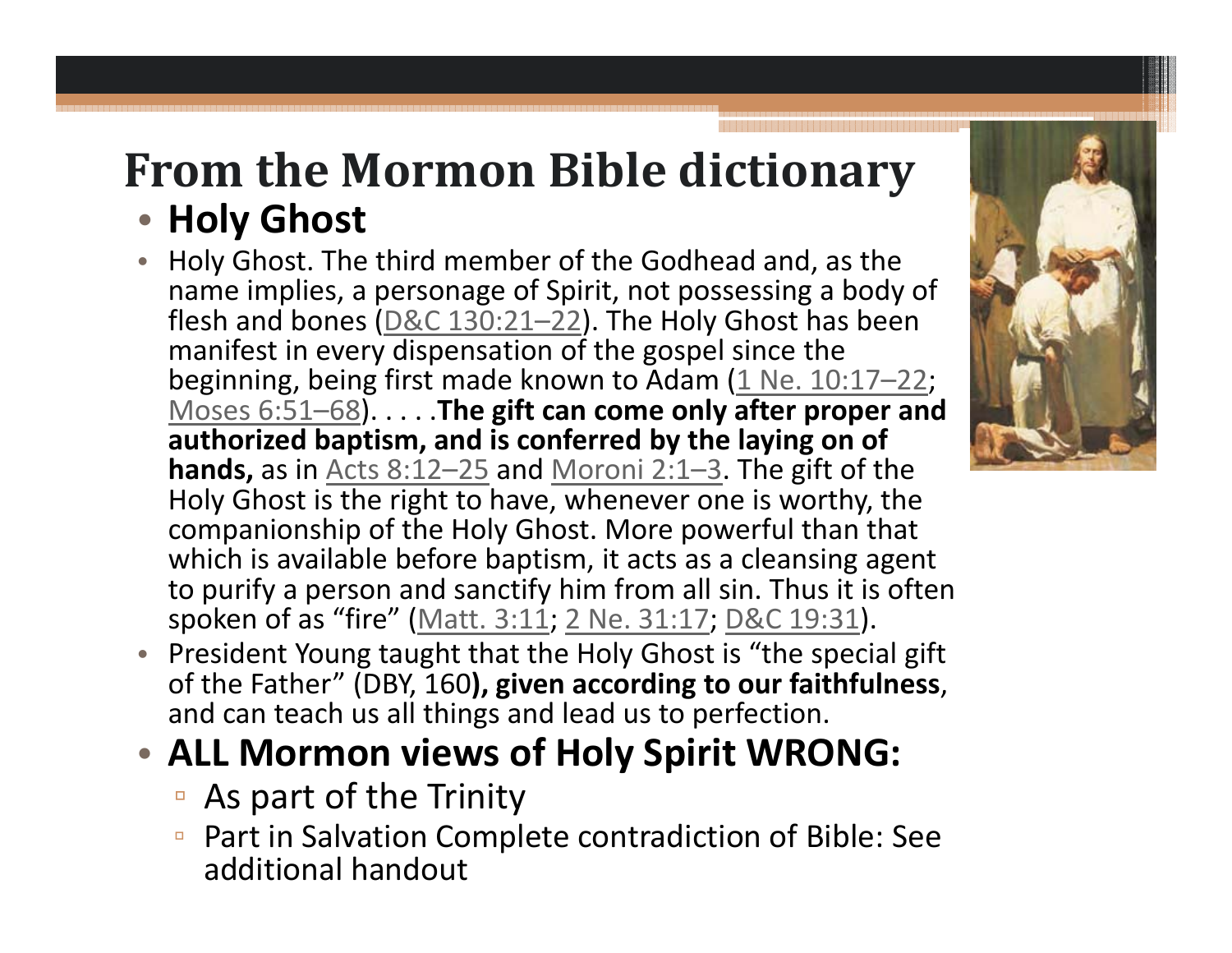## **God the Holy Spirit is <sup>a</sup> person**

- The Holy Spirit engages in **personal relations**
	- $\Box$ **Then the Spirit said unto Philip, Go near, and join** thyself to this chariot.(Acts 8:29),
- Has the attributes of personality: **intellect**
	- **E** And he that searcheth the hearts knoweth what is the mind of the Spirit, because he maketh intercession for the saints according to the will of God (Rom.8:27)

#### • **Emotions:**

- $\Box$  But they rebelled, and vexed his holy Spirit: therefore he was turned to be their enemy, and he fought against them.(Isa.63:10)
- **And grieve not the holy Spirit of God, whereby ye are** sealed unto the day of redemption. (Eph.4:30)
- **Will:**
	- $\Box$ **But all these worketh that one and the selfsame Spirit,** dividing to every man severally as he will. (1 Cor.12:11).

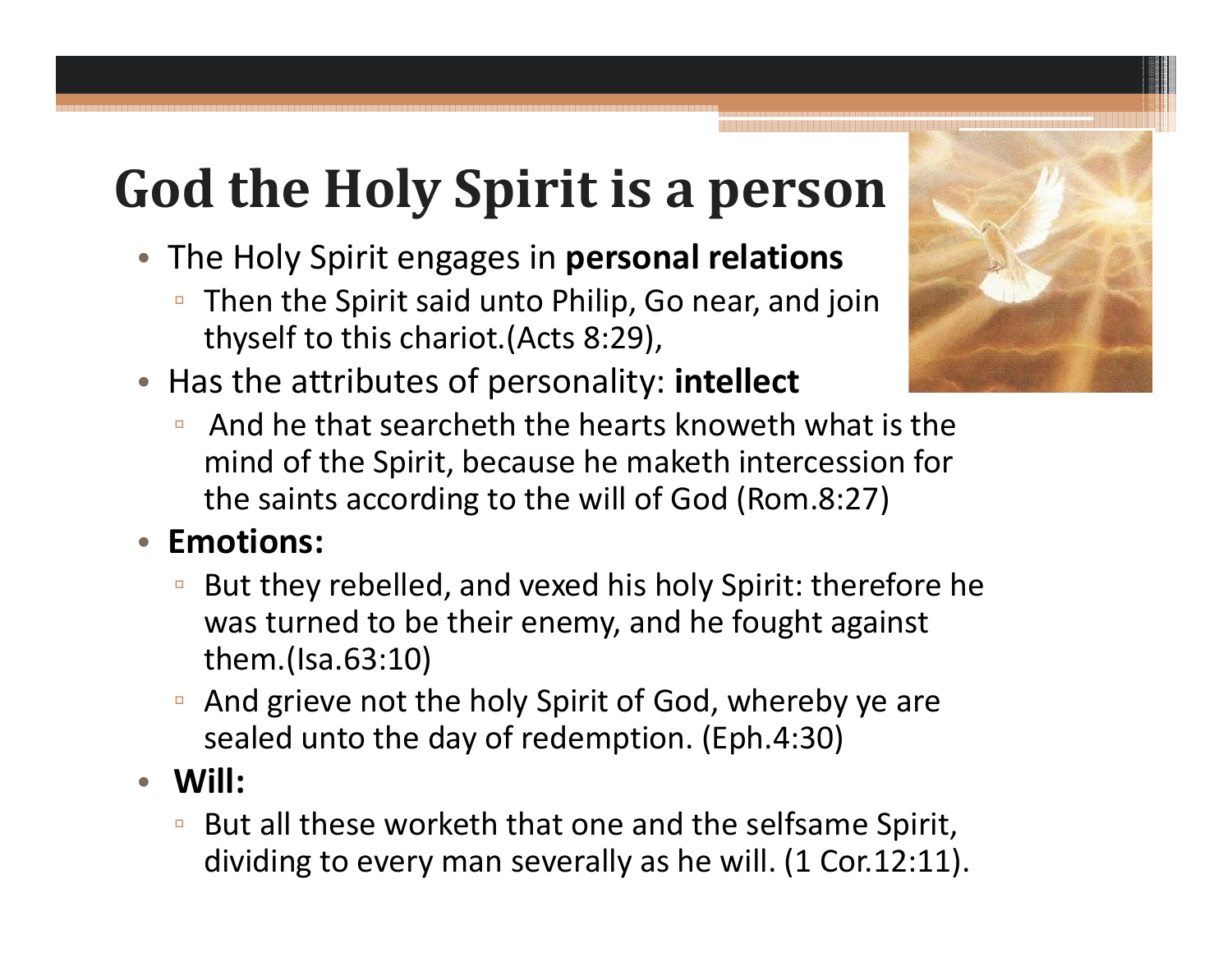### **The personality of each of the three is therefore implied in Scripture**

- $\bullet$  Clear from the texts that each member of the Trinity is <sup>a</sup> person
- • In addition, in their personhood *the Father, the Son, and the Holy Spirit are distinct from each other and interact with each other*
- **The Father and the Son** *know* **each other**
	- All things are delivered unto me of my Father: and no man knoweth the Son, but the Father; neither knoweth any man the Father, save the Son, and he to whomsoever the Son will reveal him. (Matt. 11:27)
- • *Love* **each other**
	- The Father loveth the Son, and hath given all things into his hand (John 3:35)
- **S***peak* **to each other**
	- **John 11:**<sup>41</sup> Then they took away the stone from the place where the dead was laid. And Jesus lifted up his eyes, and said, Father, I thank thee that thou hast heard me. <sup>42</sup> And I knew that thou hearest me always: but because of the people which stand by I said it, that they may believe that thou hast sent me.

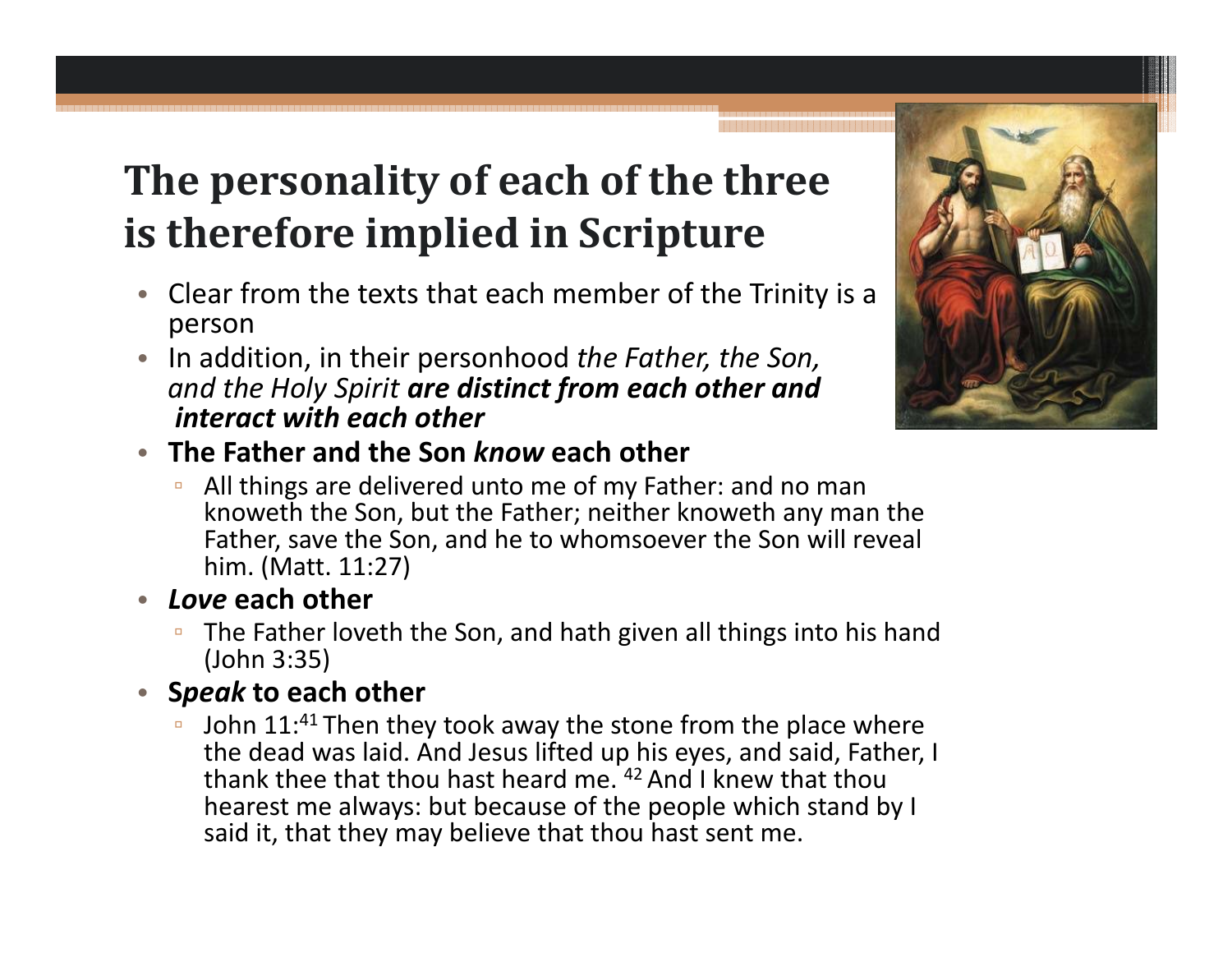# **Jesus Baptism**

- At the baptism of Jesus we witness one of the clearest pictures of the Trinity.
- $\bullet$  Matthew 3:16–17 says, *"When Jesus was baptized, immediately he went up from the water, and behold, the heavens were opened to him, and he saw the Spirit of God descending like a dove and coming to rest on him; and behold, a voice from heaven said, 'This is my [Father] beloved Son, with whom I am well pleased.'"*
- All three persons of the Trinity are present, and each one is doing something different: the Father is speaking, and the Son is being anointed and empowered by the Holy Spirit to be the Messiah and missionary.
	- Driscoll, Mark; Breshears, Gerry (2010‐03‐19). Doctrine: What Christians Should Believe